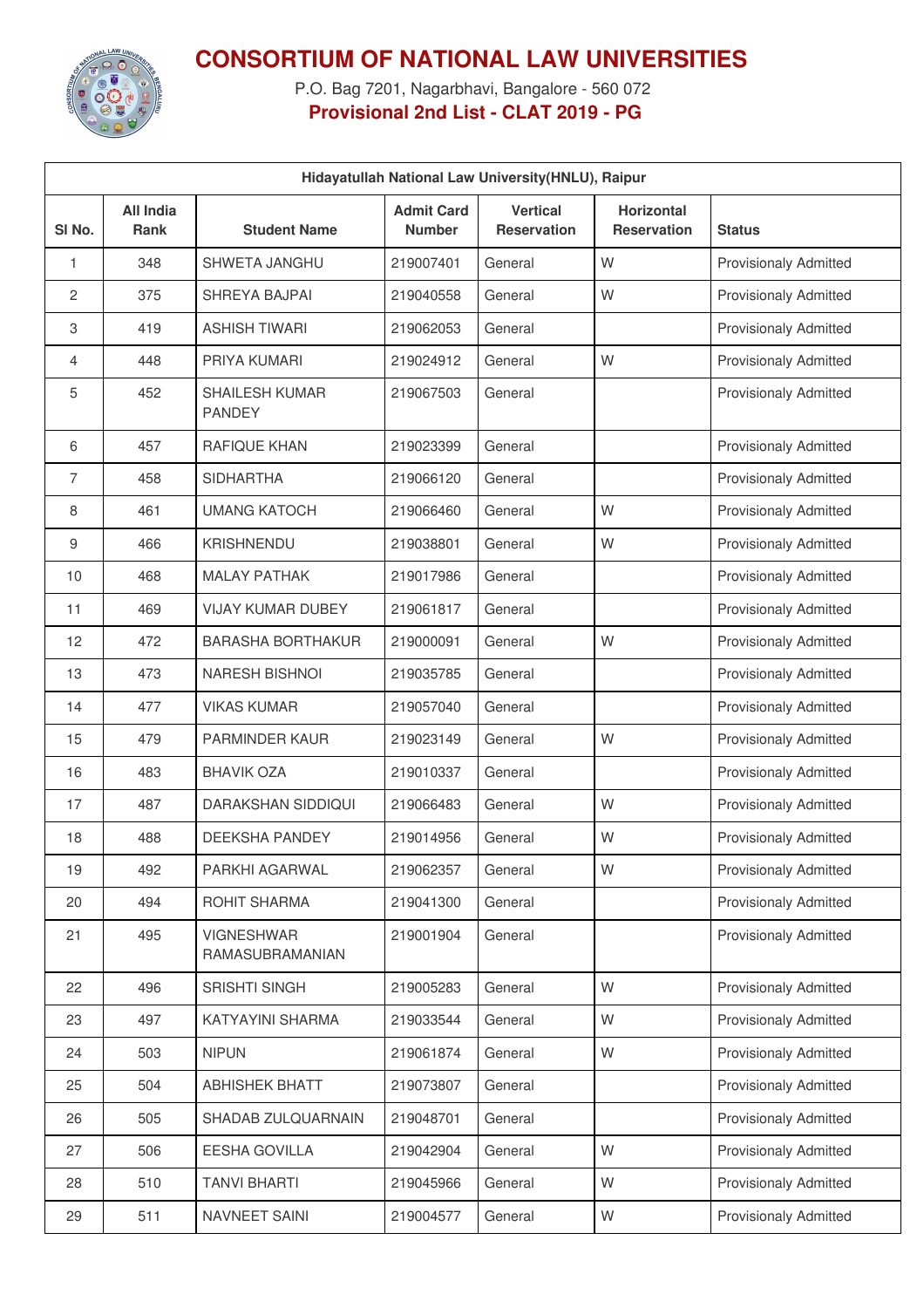| Hidayatullah National Law University(HNLU), Raipur |                          |                                            |                                    |                                       |                                         |                              |
|----------------------------------------------------|--------------------------|--------------------------------------------|------------------------------------|---------------------------------------|-----------------------------------------|------------------------------|
| SI <sub>No.</sub>                                  | All India<br><b>Rank</b> | <b>Student Name</b>                        | <b>Admit Card</b><br><b>Number</b> | <b>Vertical</b><br><b>Reservation</b> | <b>Horizontal</b><br><b>Reservation</b> | <b>Status</b>                |
| 30                                                 | 516                      | AABHA SHARMA                               | 219034542                          | General                               | W                                       | <b>Provisionaly Admitted</b> |
| 31                                                 | 1729                     | RAVI SHANKAR PRASAD                        | 219077270                          | <b>SC</b>                             |                                         | <b>Provisionaly Admitted</b> |
| 32                                                 | 1843                     | <b>ANIL KUMAR</b>                          | 219020652                          | <b>SC</b>                             |                                         | <b>Provisionaly Admitted</b> |
| 33                                                 | 1889                     | MANISHA BATWAI                             | 219036488                          | <b>SC</b>                             | W                                       | <b>Provisionaly Admitted</b> |
| 34                                                 | 1891                     | <b>DIVAKAR PRIYANKA</b><br><b>RAJENDRA</b> | 219063281                          | <b>SC</b>                             | W                                       | <b>Provisionaly Admitted</b> |
| 35                                                 | 1925                     | <b>RAVISHANKAR SINGH</b>                   | 219059325                          | <b>SC</b>                             |                                         | <b>Provisionaly Admitted</b> |
| 36                                                 | 1982                     | <b>SIDDHANT KUMAR</b>                      | 219056486                          | <b>SC</b>                             |                                         | <b>Provisionaly Admitted</b> |
| 37                                                 | 1996                     | <b>TARUNA RENI SINGH</b>                   | 219013802                          | <b>SC</b>                             | W                                       | <b>Provisionaly Admitted</b> |
| 38                                                 | 3343                     | <b>WOMHASA DHAR</b>                        | 219077253                          | <b>ST</b>                             |                                         | <b>Provisionaly Admitted</b> |
| 39                                                 | 3399                     | PAI LAVI BHORA                             | 219075925                          | <b>ST</b>                             | W                                       | <b>Provisionaly Admitted</b> |
| 40                                                 | 3405                     | PREETIKA NAI WA                            | 219044496                          | <b>ST</b>                             | W                                       | <b>Provisionaly Admitted</b> |
| 41                                                 | 3659                     | SIDDHANTH JAIN                             | 219053148                          | General                               | PWD <sup>*</sup>                        | <b>Provisionaly Admitted</b> |
| 42                                                 | 3880                     | <b>PRABHNASU GUPTA</b>                     | 219049262                          | General                               | PWD <sup>*</sup>                        | <b>Provisionaly Admitted</b> |

## **Status of provisionally admitted students in the first list - PG**

| Hidayatullah National Law University (HNLU), Raipur |                          |                           |                                    |                                       |                                         |                              |
|-----------------------------------------------------|--------------------------|---------------------------|------------------------------------|---------------------------------------|-----------------------------------------|------------------------------|
| SI No.                                              | All India<br><b>Rank</b> | <b>Student Name</b>       | <b>Admit Card</b><br><b>Number</b> | <b>Vertical</b><br><b>Reservation</b> | <b>Horizontal</b><br><b>Reservation</b> | <b>Status</b>                |
| 1                                                   | 144                      | <b>MADHULIKA SINGH</b>    | 219074741                          | General                               | W                                       | Vacant                       |
| 2                                                   | 226                      | CHHAYA SIKARWAR           | 219032222                          | General                               | W                                       | <b>Provisionaly Admitted</b> |
| 3                                                   | 227                      | <b>SUKANT SINGH RAWAT</b> | 219065511                          | General                               |                                         | Vacant                       |
| 4                                                   | 231                      | <b>SURBHI GOYAL</b>       | 219016236                          | General                               | W                                       | <b>Provisionaly Admitted</b> |
| 5                                                   | 232                      | ADITYA AGRAWAL            | 219010012                          | General                               |                                         | Vacant                       |
| 6                                                   | 235                      | <b>BHOOMIKA SAXENA</b>    | 219019927                          | General                               | W                                       | Vacant                       |
| $\overline{7}$                                      | 240                      | <b>RAJEEV KUMAR</b>       | 219077843                          | General                               |                                         | Vacant                       |
| 8                                                   | 242                      | <b>MARYADA SHARMA</b>     | 219065999                          | General                               | W                                       | Vacant                       |
| 9                                                   | 246                      | <b>KAHKASHAN YUNUS</b>    | 219062450                          | General                               | W                                       | Vacant                       |
| 10                                                  | 247                      | PRIYA BARANWAL            | 219074602                          | General                               | W                                       | Vacant                       |
| 11                                                  | 249                      | NAVNEET KUMAR SINGH       | 219075565                          | General                               |                                         | Vacant                       |
| 12                                                  | 251                      | <b>VITHIKA SINGH</b>      | 219045855                          | General                               | W                                       | Vacant                       |
| 13                                                  | 252                      | AMAN DEEP SINGH           | 219075069                          | General                               |                                         | Vacant                       |
| 14                                                  | 255                      | <b>PARUL RAGHUWANSHI</b>  | 219071596                          | General                               | W                                       | Vacant                       |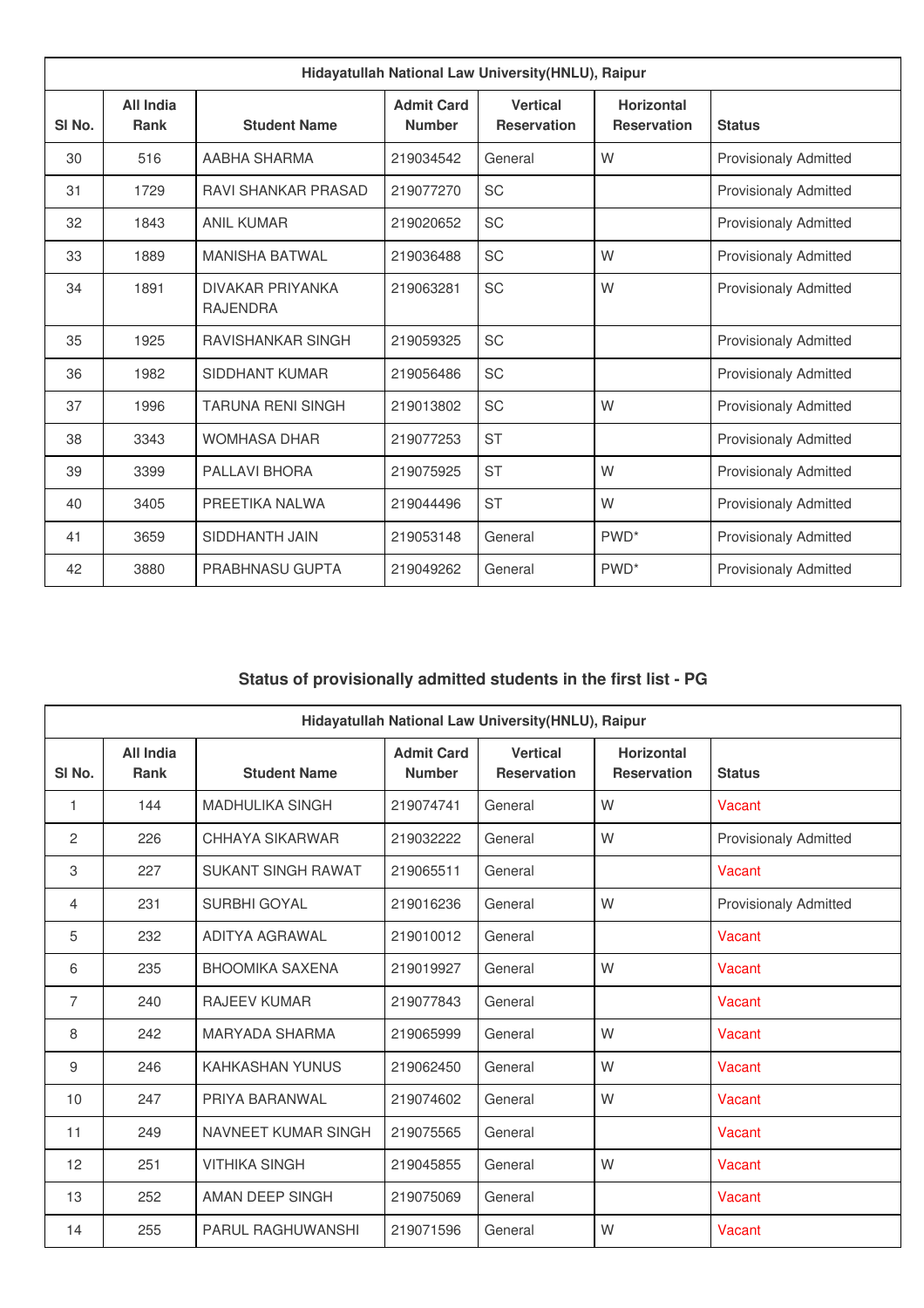| Hidayatullah National Law University (HNLU), Raipur |                                 |                                       |                                    |                                       |                                         |                              |  |
|-----------------------------------------------------|---------------------------------|---------------------------------------|------------------------------------|---------------------------------------|-----------------------------------------|------------------------------|--|
| SI <sub>No.</sub>                                   | <b>All India</b><br><b>Rank</b> | <b>Student Name</b>                   | <b>Admit Card</b><br><b>Number</b> | <b>Vertical</b><br><b>Reservation</b> | <b>Horizontal</b><br><b>Reservation</b> | <b>Status</b>                |  |
| 15                                                  | 261                             | <b>ASHISH PRATAP</b>                  | 219066075                          | General                               |                                         | Vacant                       |  |
| 16                                                  | 262                             | <b>KSHAMA PANDEY</b>                  | 219033424                          | General                               | W                                       | Vacant                       |  |
| 17                                                  | 263                             | <b>SALONI KUMARI</b>                  | 219036442                          | General                               | W                                       | Vacant                       |  |
| 18                                                  | 264                             | <b>DIVYANSHU SINGH</b>                | 219019102                          | General                               |                                         | Vacant                       |  |
| 19                                                  | 265                             | <b>JAIDEEP SINGH DEORA</b>            | 219073608                          | General                               |                                         | Vacant                       |  |
| 20                                                  | 266                             | <b>MANSEE TEOTIA</b>                  | 219024689                          | General                               | W                                       | Vacant                       |  |
| 21                                                  | 269                             | <b>SHIVALI MISRA</b>                  | 219042355                          | General                               | W                                       | Vacant                       |  |
| 22                                                  | 270                             | <b>SHUBHAM KUMAR</b><br><b>THAKUR</b> | 219047511                          | General                               |                                         | <b>Provisionaly Admitted</b> |  |
| 23                                                  | 278                             | <b>TULIKA SINGH</b>                   | 219008791                          | General                               | W                                       | Vacant                       |  |
| 24                                                  | 279                             | <b>MANAVI JOSHI</b>                   | 219036564                          | General                               | W                                       | Vacant                       |  |
| 25                                                  | 280                             | ANUGYA GUPTA                          | 219022064                          | General                               | W                                       | Vacant                       |  |
| 26                                                  | 281                             | SHIKHA PISAL                          | 219045181                          | General                               | W                                       | Vacant                       |  |
| 27                                                  | 282                             | DEEPINDER SINGH REKHI                 | 219002614                          | General                               |                                         | Vacant                       |  |
| 28                                                  | 283                             | <b>TUSHAR JAIN</b>                    | 219062115                          | General                               |                                         | Vacant                       |  |
| 29                                                  | 284                             | SHREYANS RANKA                        | 219066235                          | General                               |                                         | Vacant                       |  |
| 30                                                  | 286                             | AKANSHA GHOSE                         | 219066002                          | General                               | W                                       | Vacant                       |  |
| 31                                                  | 288                             | RAKHI PATHAK                          | 219037901                          | General                               | W                                       | Vacant                       |  |
| 32                                                  | 290                             | <b>ABHISHEK SINGH</b>                 | 219062297                          | General                               |                                         | Vacant                       |  |
| 33                                                  | 293                             | ANCHAL SAHU                           | 219002959                          | General                               | W                                       | Vacant                       |  |
| 34                                                  | 705                             | MONITA WANKHEDE                       | 219075132                          | SC                                    | W                                       | Vacant                       |  |
| 35                                                  | 1089                            | <b>IDREES AYYUB KHAN</b>              | 219067228                          | General                               | PWD <sup>*</sup>                        | Vacant                       |  |
| 36                                                  | 1130                            | RAHUL                                 | 219027175                          | SC                                    |                                         | Vacant                       |  |
| 37                                                  | 1173                            | PIU DAS                               | 219072683                          | SC                                    | W                                       | Vacant                       |  |
| 38                                                  | 1189                            | KETHOVELU RESU                        | 219013374                          | <b>ST</b>                             | W                                       | Vacant                       |  |
| 39                                                  | 1257                            | KASHYAP ROHIT<br><b>MUKESH</b>        | 219046943                          | SC                                    |                                         | Vacant                       |  |
| 40                                                  | 1262                            | <b>ASHISH SINGH</b>                   | 219032046                          | SC                                    |                                         | Vacant                       |  |
| 41                                                  | 1324                            | SAHIL                                 | 219057765                          | SC                                    |                                         | Vacant                       |  |
| 42                                                  | 1326                            | PRADEEP KUMAR                         | 219065074                          | SC                                    |                                         | Vacant                       |  |
| 43                                                  | 1443                            | RUPALI SHARON<br><b>DUNGDUNG</b>      | 219056609                          | <b>ST</b>                             | W                                       | Vacant                       |  |
| 44                                                  | 1623                            | JAYA KUMARI MEENA                     | 219032439                          | <b>ST</b>                             | W                                       | Vacant                       |  |
| 45                                                  | 2216                            | MUKTESH DUBEY                         | 219074974                          | General                               | PWD <sup>*</sup>                        | Vacant                       |  |

*Note : \* indicates that the seat is allotted based on that horizontal reservation* **Vertical**